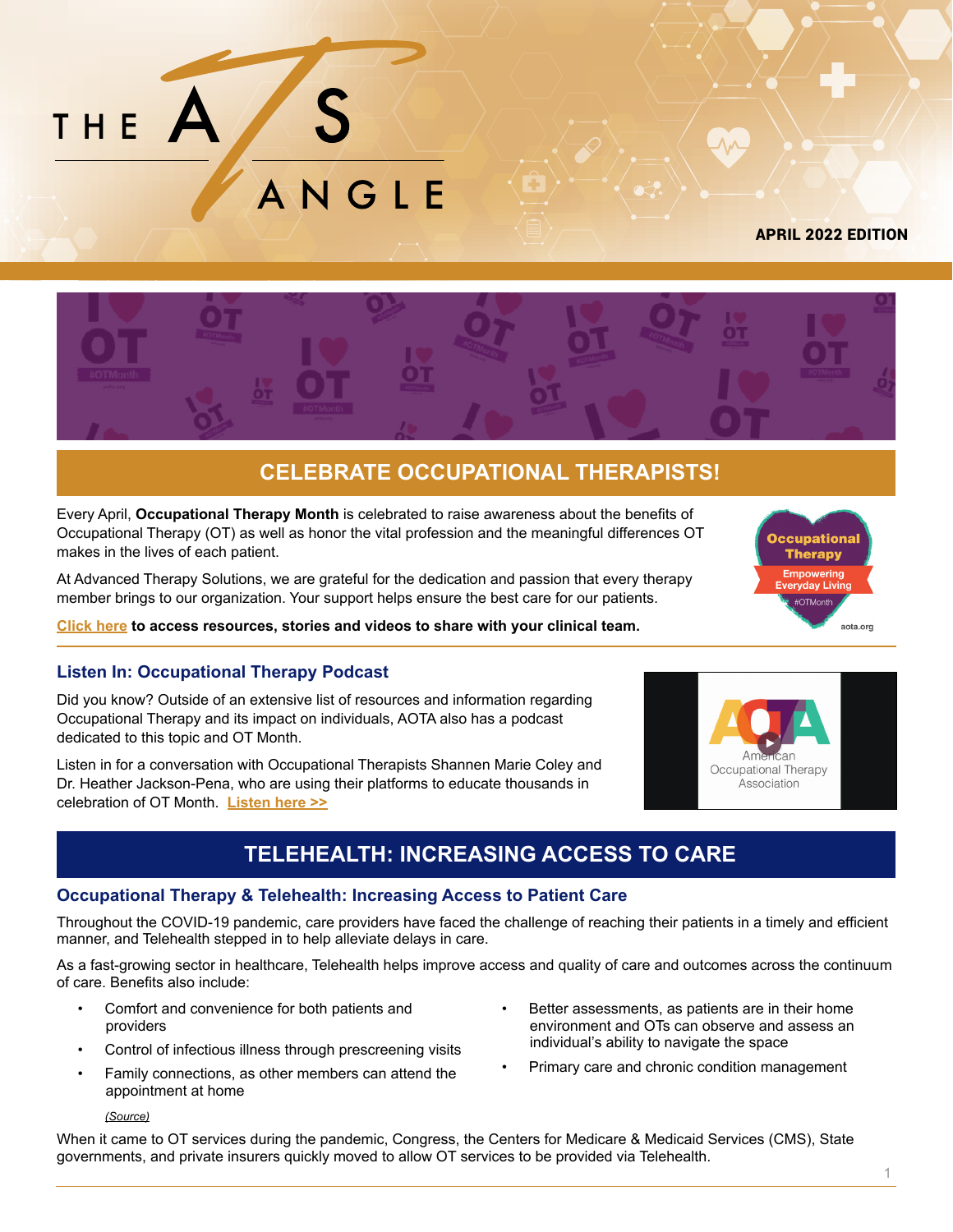

This swift transition in care environments showed OT providers and patients the value of Occupational Therapy services via Telehealth.

Temporary waivers enacted by CMS enabled OT practitioners to continue to provide essential therapy sessions despite closures and other service disruptions during the Public Health Emergency (PHE) (Source).

The Consolidated Appropriations Act for fiscal year 2022 includes an extension of current Medicare Telehealth waivers for 151 days beyond the expiration of the PHE and a specific extension for OTs and OTAs to provide services via Telehealth to Medicare beneficiaries. Once the timeframe ends, OT services may no longer be covered through Telehealth.

The reality is that OT professionals providing support to patients through Telehealth can better assess the plan of care based on the patient's surroundings and their everyday activities, making the permanent coverage of OT Telehealth services a clear need for better patient care.

### **Resources**

**[An Emergent Research and Policy Framework for Telehealth – NIH](https://www.ncbi.nlm.nih.gov/pmc/articles/PMC5389433/) [Telehealth Resources – AOTA](https://www.aota.org/practice/practice-essentials/telehealth-resources) [Write A Letter: Ask Congress to Support the Expanded Telehealth Access Act – AOTA](https://cqrcengage.com/aota/app/onestep-write-a-letter?1&engagementId=510602) [Benefits of Telemedicine – Johns Hopkins Medicine](https://www.hopkinsmedicine.org/health/treatment-tests-and-therapies/benefits-of-telemedicine) [Congress Extends Occupational Therapy Telehealth Waivers for 151 Days Beyond Expiration of PHE – AOTA](https://www.aota.org/advocacy/advocacy-news/2022/omnibus-telehealth-extension)**

### **Support the Permanent Expansion of Telehealth for OT Services**

Make your voice heard and help make Telehealth a permanent part of OT services under Medicare.

Contact your Members of Congress today and ask them to support the Expanded Telehealth Access Act. **[Contact Congress>>](https://cqrcengage.com/aota/app/onestep-write-a-letter?0&engagementId=510602)**



## **Leadership Recommendations**

- Encourage collaboration within the entire care team to ensure the delivery of PT and OT is matched to patient needs, especially when addressing the needs of patients recently admitted from an acute care stay.
- For the enhanced use of therapy, evaluate clinical conditions, particularly joint replacement therapy.
- For inpatient rehab facilities, evaluate for more intensive therapy stays to support significant rehabilitation outcomes and functional independence.
- Ensure skilled PT/OT interventions are part of the plan of care to support positive outcomes.
- Provide the patient and family tools and resources to be active participants in achieving functional status goals.

# **SERVICES SPOTLIGHT: OCCUPATIONAL THERAPY**

### **Supporting Patients' Quality of Life Every Day**

As a profession based on science and evidence, OT enables people of all ages to participate in daily living or live better with injury, illness, or disability. Through personalized strategies for everyday living and customized environments to develop and maximize potential, OT professionals greatly impact patients' lives.

ATS OT professionals impact one's ability to perform everyday physical and mental activities of living, including:

- Training for improved independence in dressing, bathing, eating and grooming
- Activities for memory, orientation and cognitive integration
- Strengthening and coordination exercises
- Exercises to maintain normal joint movement in order to reduce the effects of arthritis or other conditions

**[Contact us to learn more](https://ats-therapy.com/contact-us/)** or to **[submit a referral.](https://ats-therapy.com/contact-us/)**